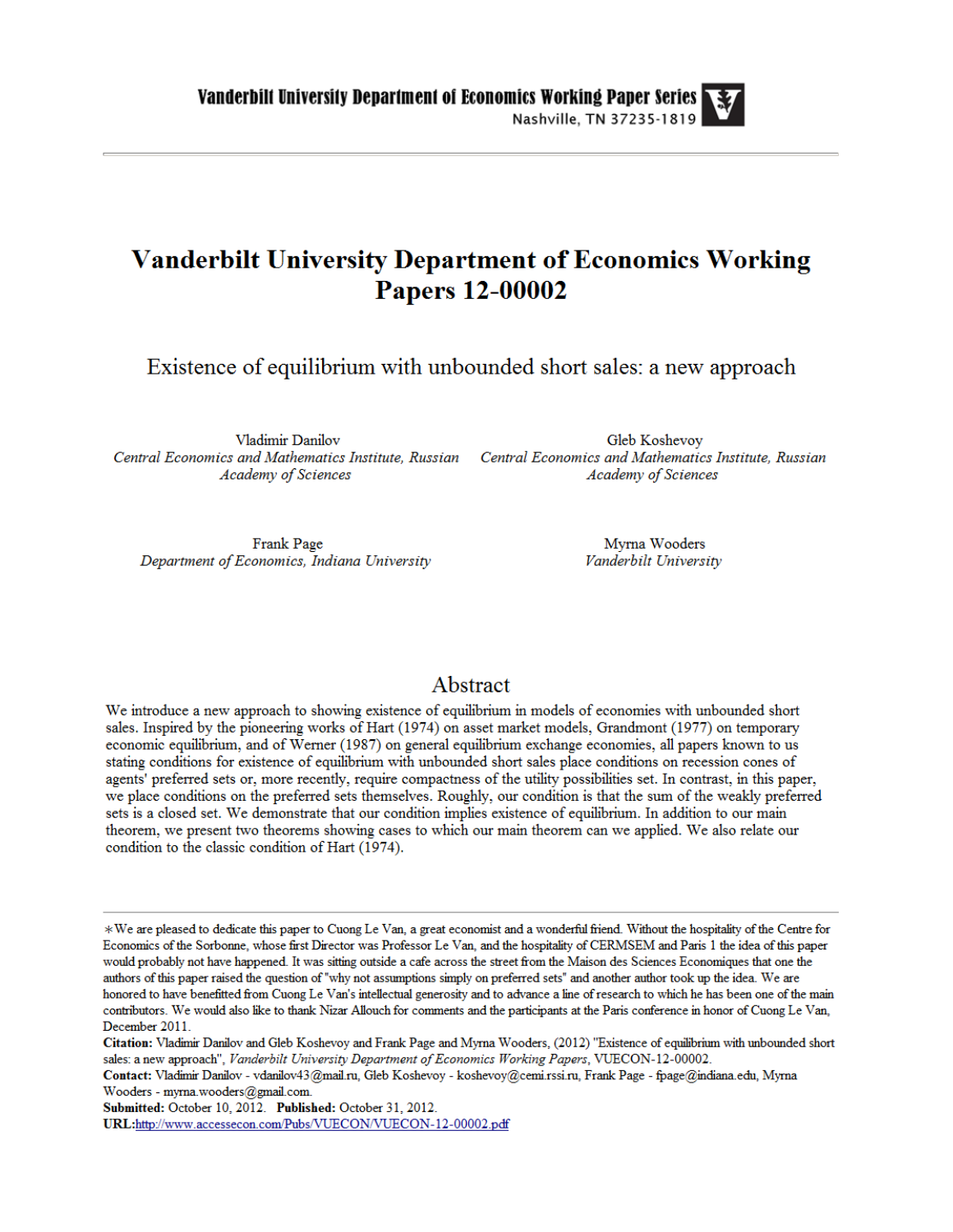# Existence of equilibrium with unbounded short sales: A new approach<sup>∗</sup>

Vladimir Danilov, CEMI, Moscow

Gleb Koshevoy, CEMI, Moscow

Frank Page Indiana University

Myrna Wooders Department of Economics, Vanderbilt University myrnawooders.com

December 2011. First version: July 2007

#### Abstract

We introduce a new approach to showing existence of equilibrium in models of economies with unbounded short sales. Inspired by the pioneering works of Hart (1974) on asset market models, Grandmont (1977) on temporary economic equilibrium, and of Werner (1987) on general equilibrium exchange economies, all papers known to us stating conditions for existence of equilibrium with unbounded short sales place conditions on recession cones of agents' preferred sets or, more recently, require compactness of the utility possibilities set.. In contrast, in this paper, we place conditions on the preferred sets themselves. Roughly, our condition is that the sum of the weakly preferred sets is a closed set. We demonstrate that our condition implies existence of equilibrium. In addition to our main theorem, we present two theorems showing cases to which our main theorem can we applied. We also relate our condition to the classic condition of Hart (1974).

<sup>∗</sup>We are pleased to dedicate this paper to Cuong Le Van, a great economist and a wonderful friend. Without the hospitality of the Centre for Economics of the Sorbonne, whose first Director was Professor Le Van, and the hospitality of CERMSEM and Paris 1 the idea of this paper would probably not have happened. It was sitting outside a cafe across the street from the Maison des Sciences Economiques that one the authors of this paper raised the question of "why not assumptions simply on preferred sets" and another author took up the idea. We are honored to have benefitted from Cuong Le Van's intellectual generosity and to advance a line of research to which he has been one of the main contributors. We would also like to thank Nizar Allouch for comments and the participants at the Paris conference in honor of Cuong Le Van, December 2011.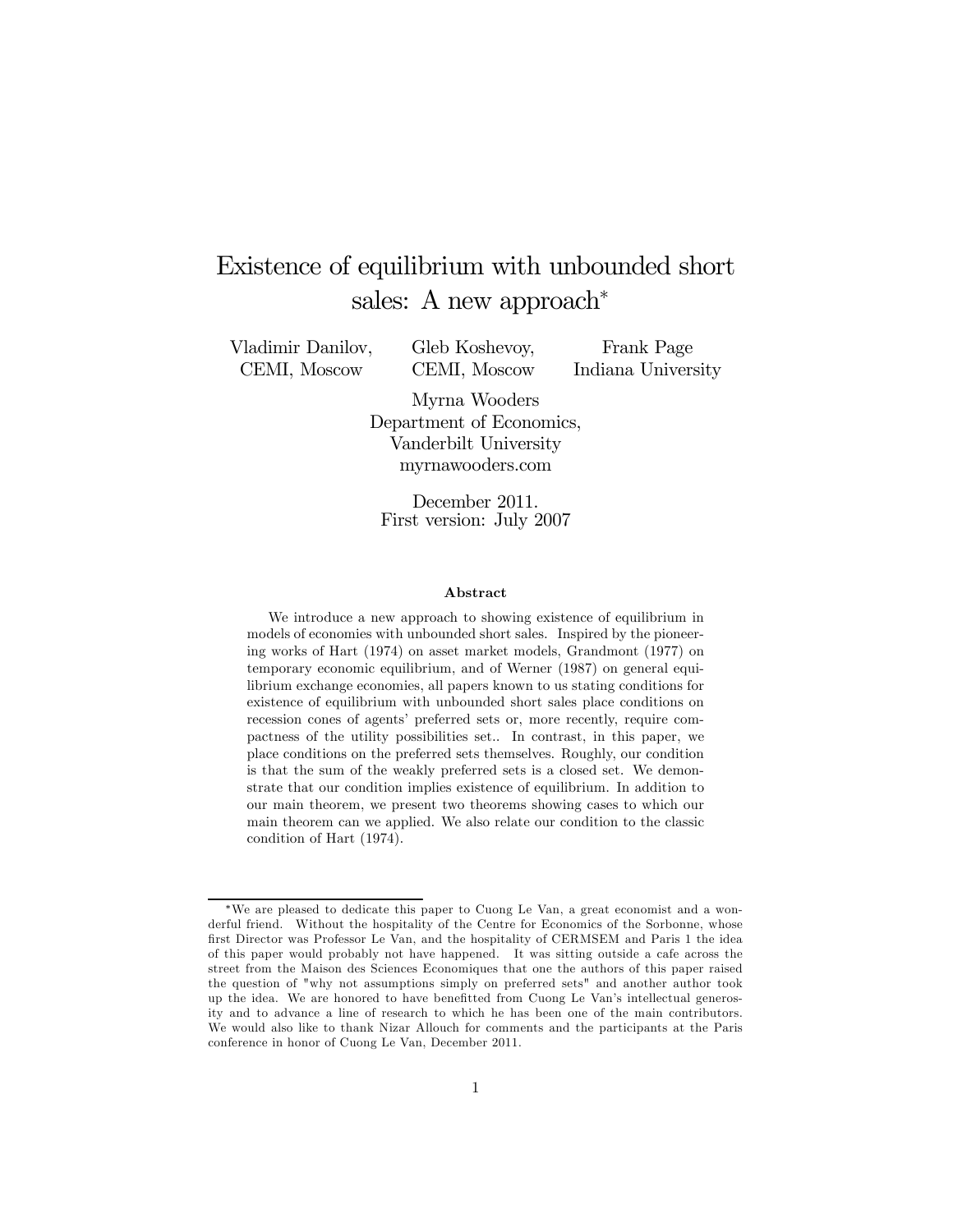## 1 Introduction

The main contribution of this paper is to demonstrate that the closedness of the sum of weakly preferred sets at individual rational vectors ensures existence of equilibrium in economies with unbounded short sales. This is in contrast to a large number of papers providing existence results based on asymptotic cones of weakly preferred sets or on the set of attainable utility vectors.<sup>1</sup>

When unbounded short sales are allowed, in contrast to Arrow-Debreu-McKenzie general equilibrium models, consumption sets are unbounded below. This problem was studied in the seminal works of Hart  $(1974)$  in asset market models<sup>2</sup> and in Green (1973) and Grandmont (1977,1982) for temporary equilibrium models. Arbitrage conditions sufficient to guarantee existence of equilibrium in general equilibrium models of unbounded exchange economies (e.g., asset exchange economies allowing short sales) have been studied by Hammond (1982), Werner (1987), Nielsen (1989), Page and Wooders (1996), and more recently by Page, Wooders, and Monteiro (1999), Allouch, Le Van and Page 2002) among others. All these papers place conditions limiting arbitrage opportunities on the recession cones of the preferred sets of agents, thus ruling out arbitrarily large trades. A significant advance was made by Dana, Le Van and Magnien (1999), who introduced the condition of compactness of the utility possibilities set and show that all prior conditions ensuring existence of equilibrium imply their conditions.<sup>3</sup>

To illustrate the problem created by unbounded short sales for existence of economic equilibrium, suppose that two agents have diametrically opposed preferences. For example, one agent may want to buy arbitrarily large amounts of one commodity and sell another commodity short while the other agent may prefer to do the opposite. In such a situation, there are unbounded arbitrage opportunities and no equilibrium exists. To ensure existence of equilibrium arbitrage opportunities must be limited. Note that the idea that agents do not have diametrically opposed preferences is a statement about relationships of the sets of allocations preferred or weakly preferred to the endowments.

Our condition ensuring existence of equilibrium, introduced in this paper, is simply that the sum of the weakly preferred sets (each assumed to be closed) is closed. Thus, recession cones do not appear in the condition. For the current paper, we relate our results to the classic result of Hart (1974) in more detail. Other conditions equivalent to that of this paper and the relationships of our condition to other conditions in

<sup>&</sup>lt;sup>1</sup>See Ha-Huy (2011) for a recent survey.

<sup>&</sup>lt;sup>2</sup>See also Milne (1981), Hammond (1983), Page (1987, 1996), among others.

 ${}^{3}$ See also Allouch (2002)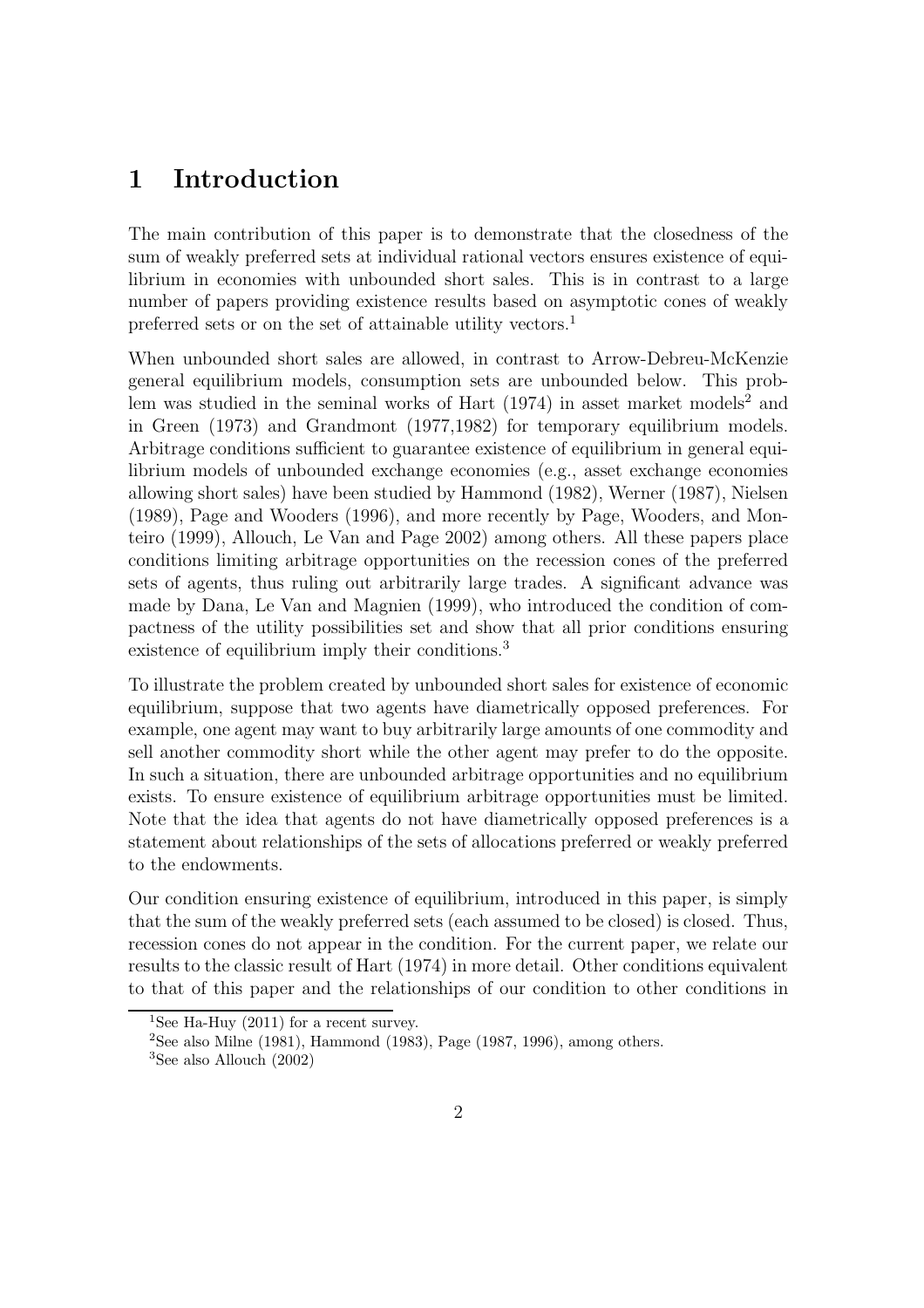the literature, especially the compactness condition of Dana, Le Van and Magnien (1999), is left to further research.

#### 2 Sum of closed sets and existence of equilibrium

We consider an exchange economy  $\mathcal E$  with commodity space V, assumed to be a finite-dimensional vector space. There is a finite set  $I$  of consumers. Each consumer  $i \in I$  is described by a consumption set  $X_i$  (a closed convex non-empty set of V), an endowment vector  $\omega_i \in X_i$ , and a convex preference relation  $R_i \subset X_i \times X_i$  (a convex continuous complete transitive and reflexive binary relation  $R_i$ ). For a point  $x \in X_i$ , we denote by  $P_i(x)$  the preferred set of x,

$$
P_i(x) := \{x' \in X_i \,:\, x'P_ix\}
$$

and we denote by  $R_i(x)$  the weakly preferred set,

$$
R_i(x) := \{ x' \in X_i \, : \, x'R_i x \}.
$$

Note that by the definition of  $R_i(\omega_i)$ , for each  $i \in I$ , it holds that:

$$
R_i(\omega_i) \subset X_i. \tag{1}
$$

We will assume  $R_i(x)$  is a unbounded closed convex set, and  $P_i(x)$  coincides with the set of interior points of  $R_i(x)$ ,  $P_i(x) = intR_i(x)$ . <sup>4</sup>

An allocation  $x_i \in X_i$  for player i is individually rational if  $x_i \in R_i(\omega_i)$ . The attainable individual rational allocations constitute the set

$$
\mathcal{A} := \{y = (y_i)_{i \in I} \in \prod_i R_i(\omega_i) \,:\, \sum_i y_i = \sum_i \omega_i\}.
$$

The dual of V (the set linear functionals on V) is denoted by  $V^*$  and constitutes the space of prices.

Given prices  $p \in V^*$ , we let

$$
B_i(p) := \{ x \in V \, | \, p(x - \omega_i) \le 0 \}
$$

denote the *budget set* of the *i*-th agent,  $i \in I$ . Our definition of equilibrium is standard.

<sup>&</sup>lt;sup>4</sup>If we assume that endowment vectors belong to the interiors of the consumption sets, that is,  $\omega_i \in intX_i$ , for all i, then the assumption  $P_i(x) = intR_i(x)$  need not be made.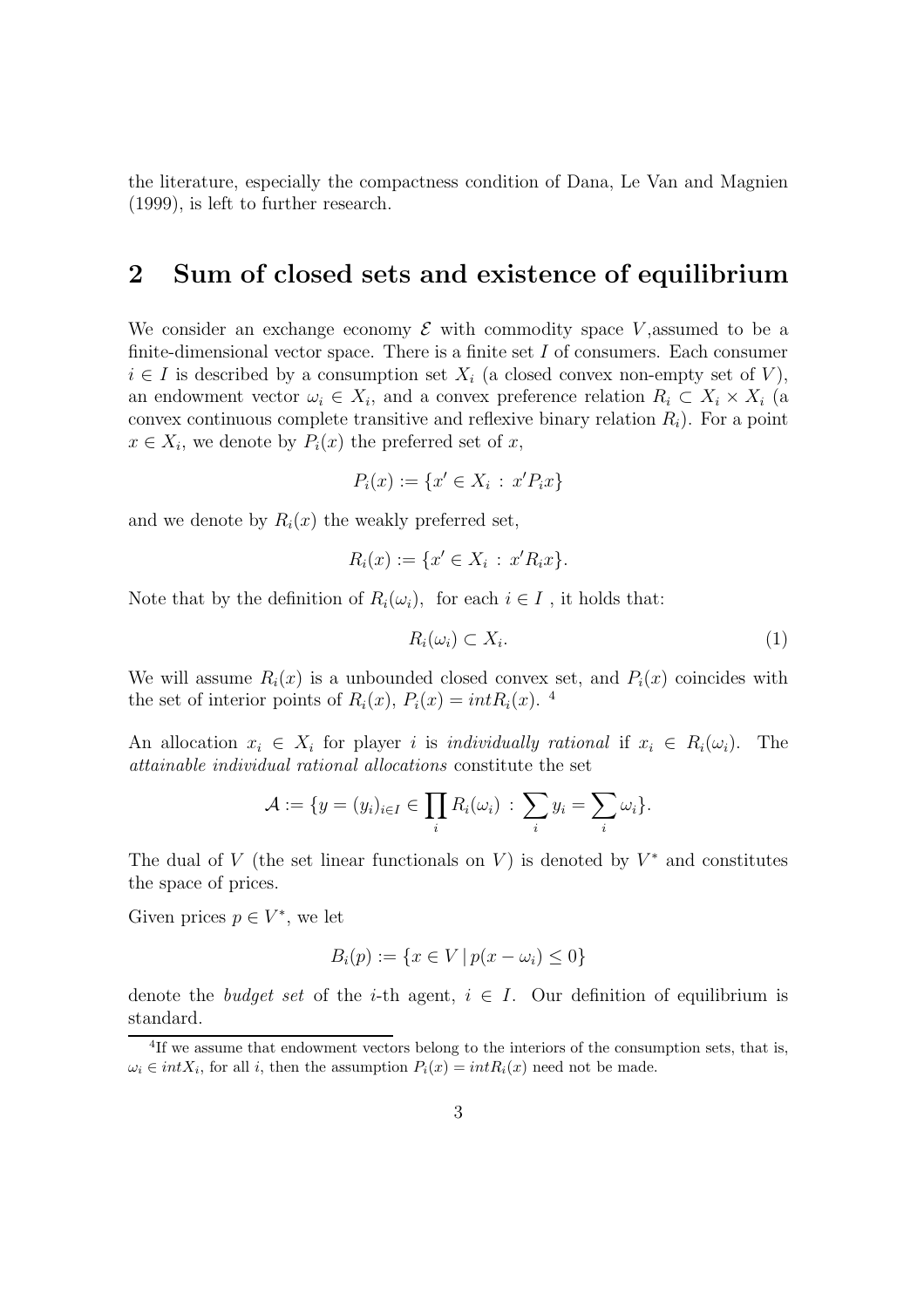**Definition**. An *equilibrium* is a tuple  $(x_i)_{i \in I} \in \mathcal{A}$  and prices  $p \in V^*$  such that, for each  $i \in I$ ,  $x_i \in B_i(p)$  and  $P_i(x_i) \cap B_i(p) = \emptyset$ .

For an economy with bounded short sales, since the following property always holds, it can be applied to the weakly preferred sets of agents:

The sum of finitely many convex sets is a convex set. 
$$
(2)
$$

For an economy with unbounded short sales, except of some apparently mild technical assumptions on the primitives of the economy, we have to require the following property for the weakly preferred sets:

The sum of finitely many closed convex sets is a closed convex set. (3)

Contrary to property (2), property (3) is not generally satisfied (see Example 1 below). Therefore we have either to require validity of (3) for weakly preferred sets or to consider a subclass of convex sets in which (3) is fulfilled. An example of such a subclass is the class of polyhedral sets (see, for example, [14]). More subtle examples are studied in [5].

Recall that the recession cone  $Rec(A)$  of a set  $A \subset V$  is a maximal cone C of V such that  $A + C = A$ . For a cone  $C \subset V$ , the cone  $C^* = \{x \in V, x(c) \leq 0, \text{ for every }$  $c \in C$  is a polar cone to C.

Our existence result requires two technical assumptions on the primitives of the economy.<sup>5</sup> The first is a kind of 'nice boundary condition' on individual preferences. Specifically, preferences of each agent  $i \in I$  are required to satisfy the following property

For each 
$$
p \in (RecR_i(\omega_i))^*
$$
 there exists  $y_i \in R_i(\omega_i)$  satisfying  
\n
$$
P_i(y_i) \cap \{x : p(x - \omega_i) \le 0\} = \emptyset.
$$
\n(4)

This condition ensures that, given a price  $p$  in a restricted set of prices, either there exists some preferred allocation that is not affordable with the budget constraint determined by those prices or the hyperplane  $p(x) = p(\omega_i)$  is an asymptote to the set of allocations  $RecR_i(\omega_i)$ .<sup>6</sup> For example, (4) holds if there exists  $y_i \in V$  such that:

$$
P_i(y_i) \subset \omega_i + (-RecR_i(\omega_i))^*.
$$

<sup>5</sup> In this paper, we are not pursuing for the strongest form of technical assumptions.

 ${}^{6}$ The condition (4) rules out the necessity of a "no satiation" condition. Such conditions has been much studied in the leterature on unbounded short sales.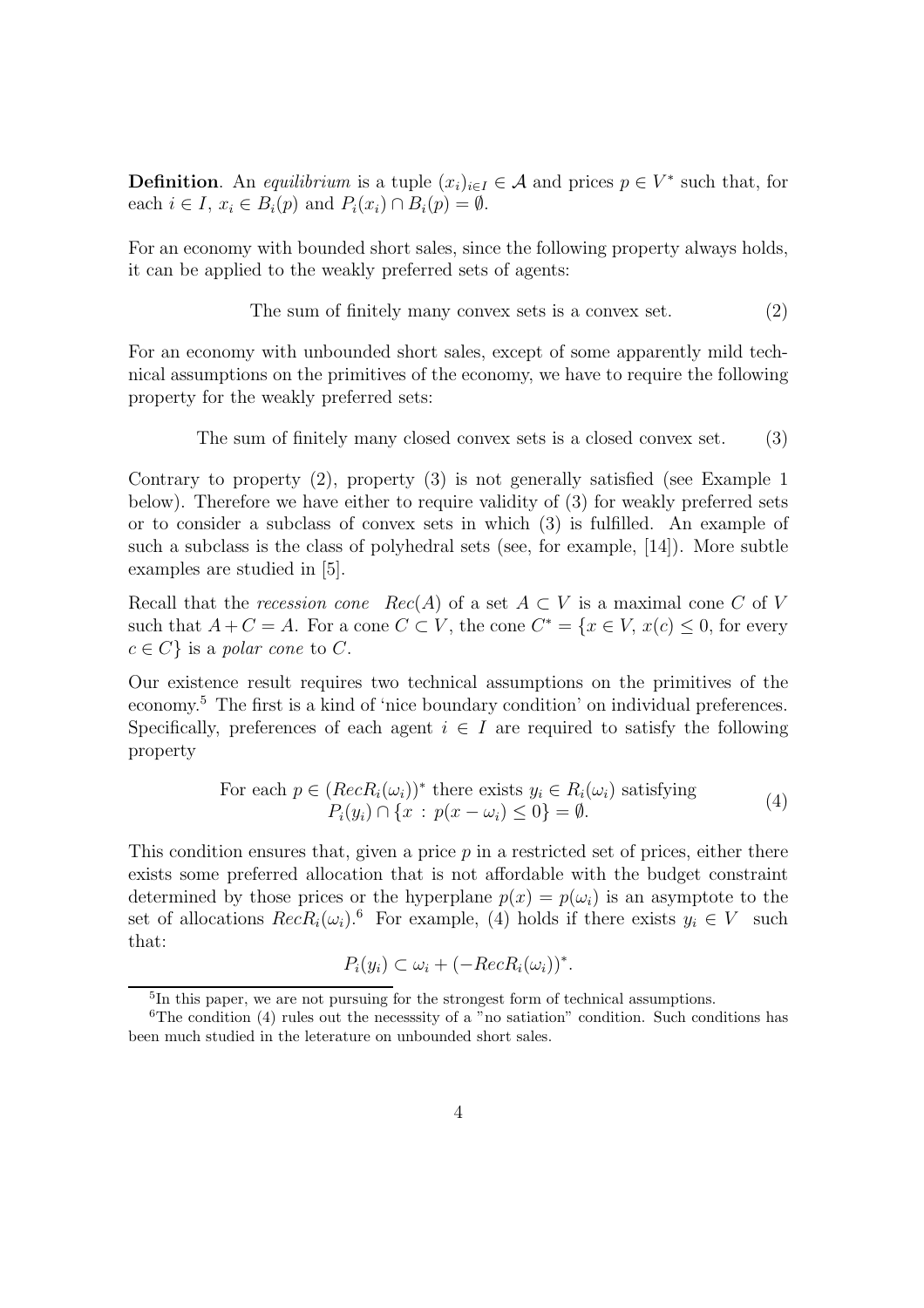Our second technical assumption is:

There exists 
$$
\hat{p} \in V^* \setminus 0, a \in V
$$
, such that for all  $i \in I$ ,  
\n $R_i(\omega_i) \subseteq \{x : \hat{p}(x) \ge 0\} + a.$  (5)

This is simply the requirement that there is a hyperplane for which the preferred sets of all agents are on one side of the hyperplane.

**Theorem 1** Assume that the economy  $\mathcal{E}$  satisfies (4), (5), and the following property:

> For any individually rational allocation  $(x_1, \ldots, x_{|I|})$  the sum  $\sum_{i\in I} R_i(x_i)$  is closed. (6)

Then there exists and equilibrium.

Condition (6) points us to the question of closedness of the sum of closed sets. This sum is not always closed, contrary, for example, to the property that the sum of convex sets is always convex. The following example also appears in Florenzano and Le Van (2001, p14).

**Example.** The sets  $A = \{(x, y) : xy \ge 1, x, y \ge 0\}$  and  $B := \{(x, y) : xy \le -1, x \le 0\}$  $0, y \ge 0$ } are closed. But the sum  $A + B = \{(x, y) : y > 0\}$  is not (see Figure 1).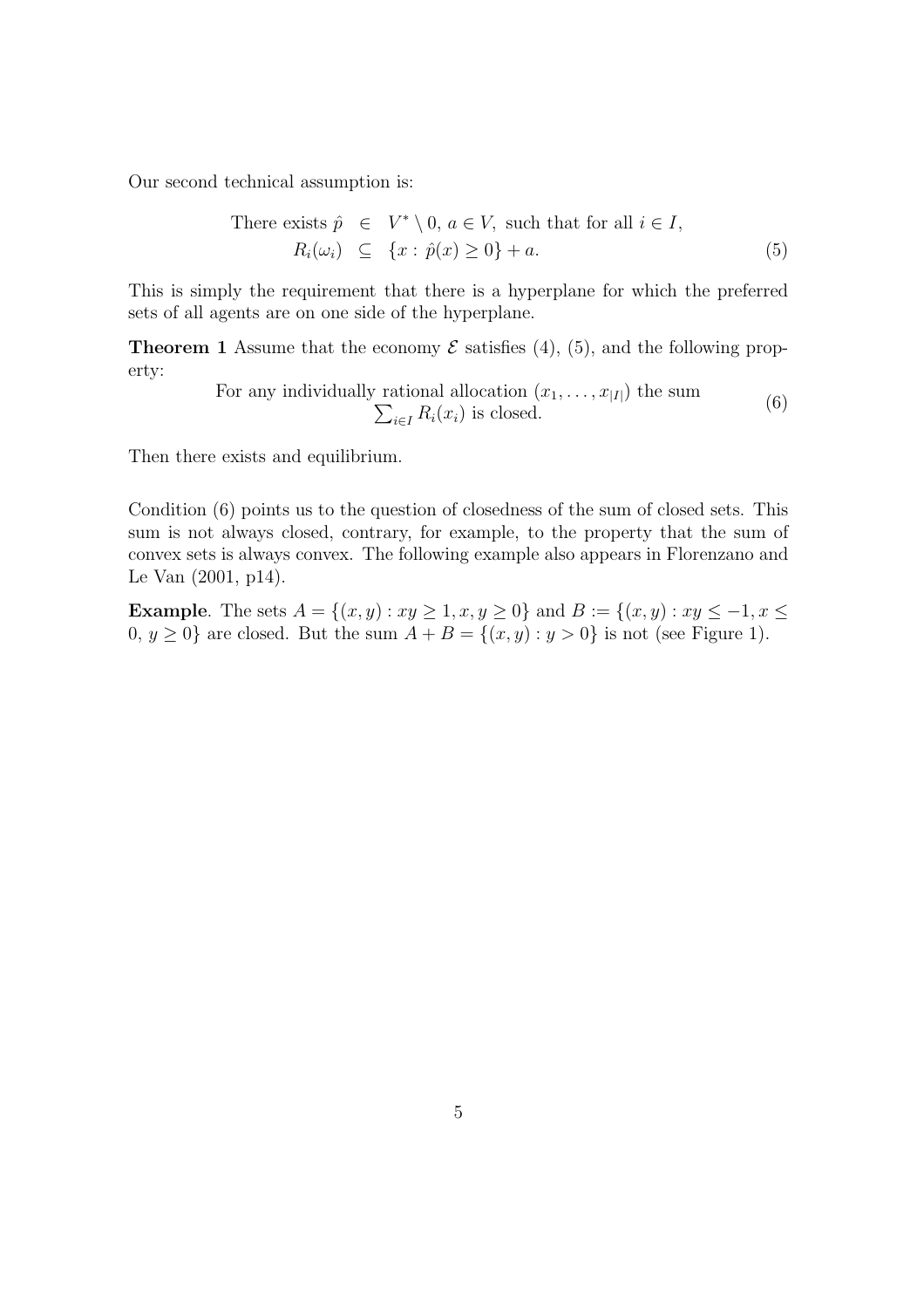

Figure 1.

The following two theorems are corollaries of the main theorem.

**Theorem 2** Assume that the economy  $\mathcal E$  satisfies (4), (5), and, for each  $i \in I$  and each  $x_i \in R(\omega_i)$ , the set

$$
R_i(x_i) \text{ is a polyhedral set.} \tag{7}
$$

Then there exists equilibrium.

**Proof.** The sum of a finite set of polyhedral sets is a closed convex set ([14]). Because of this, from (7) follows (6). Thus the conditions of Theorem 1 are met.  $\Box$ 

**Theorem 3** Assume that the economy  $\mathcal{E}$  satisfies (4), (5) and there exists a pointed cone C, such that for each  $i \in I$ , it holds that

$$
R_i(\omega_i) \subset C. \tag{8}
$$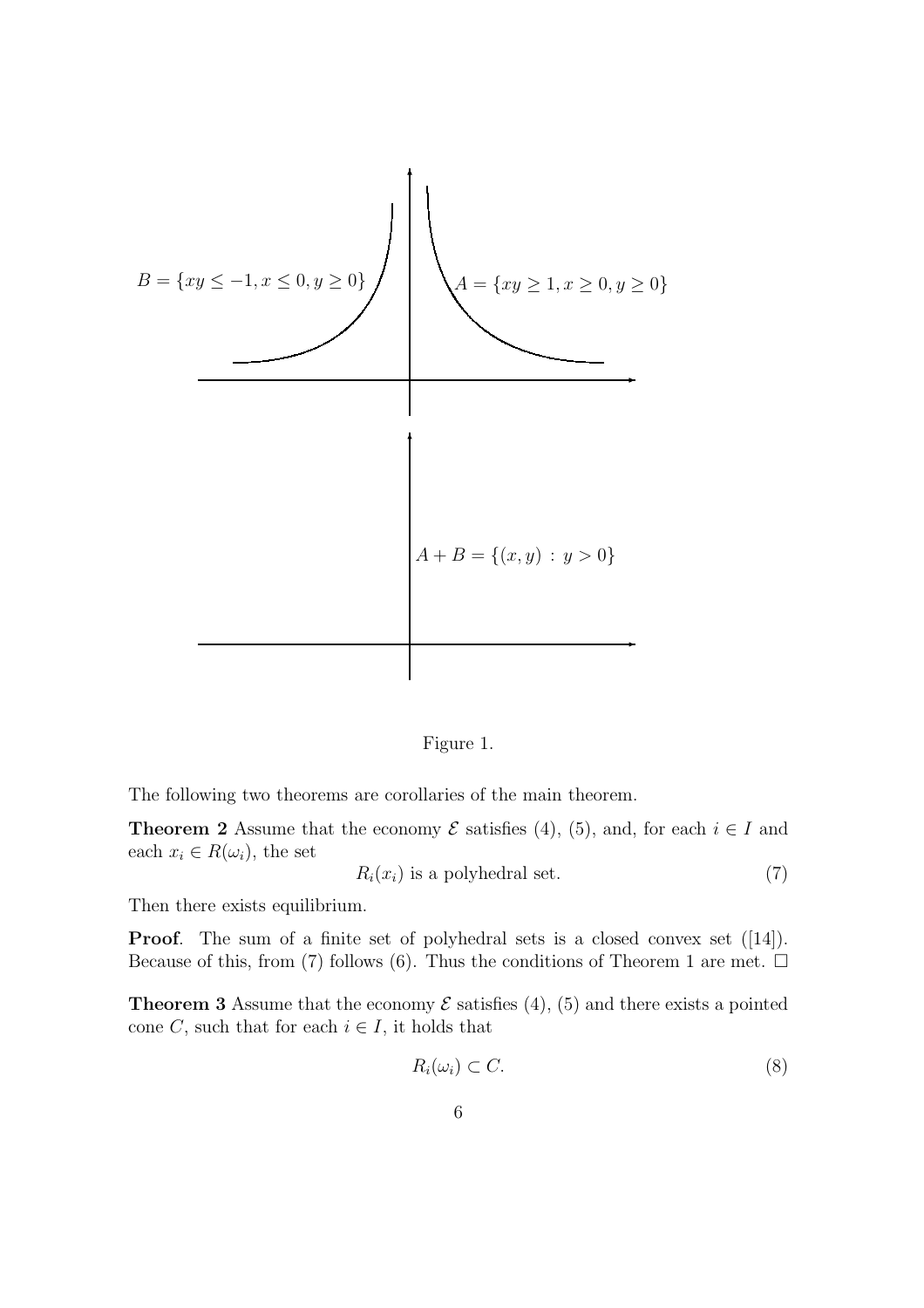Then there exists equilibrium.

**Proof.** We have to check that validity of  $(8)$  implies validity  $(6)$ . This follows from [19].

Before going to prove the main theorem, we will relate our result to Hart's (1974) classic result.

# 3 Hart's no arbitrage condition and sums of closed sets

Hart (1974) introduces a version of the condition of Weak No Market Arbitrage (WNMA) on net trades. Recall that the *lineal Lin(A)* of a set  $A \subset V$  is a maximal linear subspace L of V such that  $A + L = A$ .

**Definition 1** The economy  $\mathcal E$  satisfies WNMA

For any tuple 
$$
y_i \in Rec(R_i(\omega_i)), i \in I
$$
 such that  $\sum_{i \in I} y_i = 0$ ,  
it holds that  $y_i \in Lin(R_i(\omega_i))$  for each  $i \in I$ . (9)

Proposition 1 Let the WNMA condition hold. Then

 $\sum_{i\in I} R_i(\omega_i)$  is closed.

**Proof.** Follows from Corollary 9.1.1 in Rockafellar (1970).  $Q.E.D.$ 

To prove the existence of an equilibrium, Hart also assumed the validity of a uniformity condition<sup>7</sup>: Uniformity implies that

$$
Lin(R_i(\omega_i)) = Lin(R_i(x)) \text{ for any } x \in R_i(\omega_i). \tag{10}
$$

Uniformity and WNMA together imply condition (6). In fact, since the recession cone is a monotone operator with respect to set inclusion ( $RecB \subset RecA$  if  $B \subset A$ ) we have the validity of WNMA for all sets  $R_i(x_i)$  with individually rational  $x_i, i \in I$ . Due to Proposition 1, we obtain the validity of (6).

Thus, as a consequence of this and Theorem 1, we obtain a variant of Hart's theorem.

**Corollary 1** Let the economy  $\mathcal{E}$  satisfy (2), WNMA and Uniformity. Then there exists an equilibrium of the economy  $\mathcal{E}$ .

<sup>7</sup>A number of papers in the literature have required that arbitrage opportunities be invariant or uniform with respect to endowments; see, for example, Allouch, Le Van and Page (2002).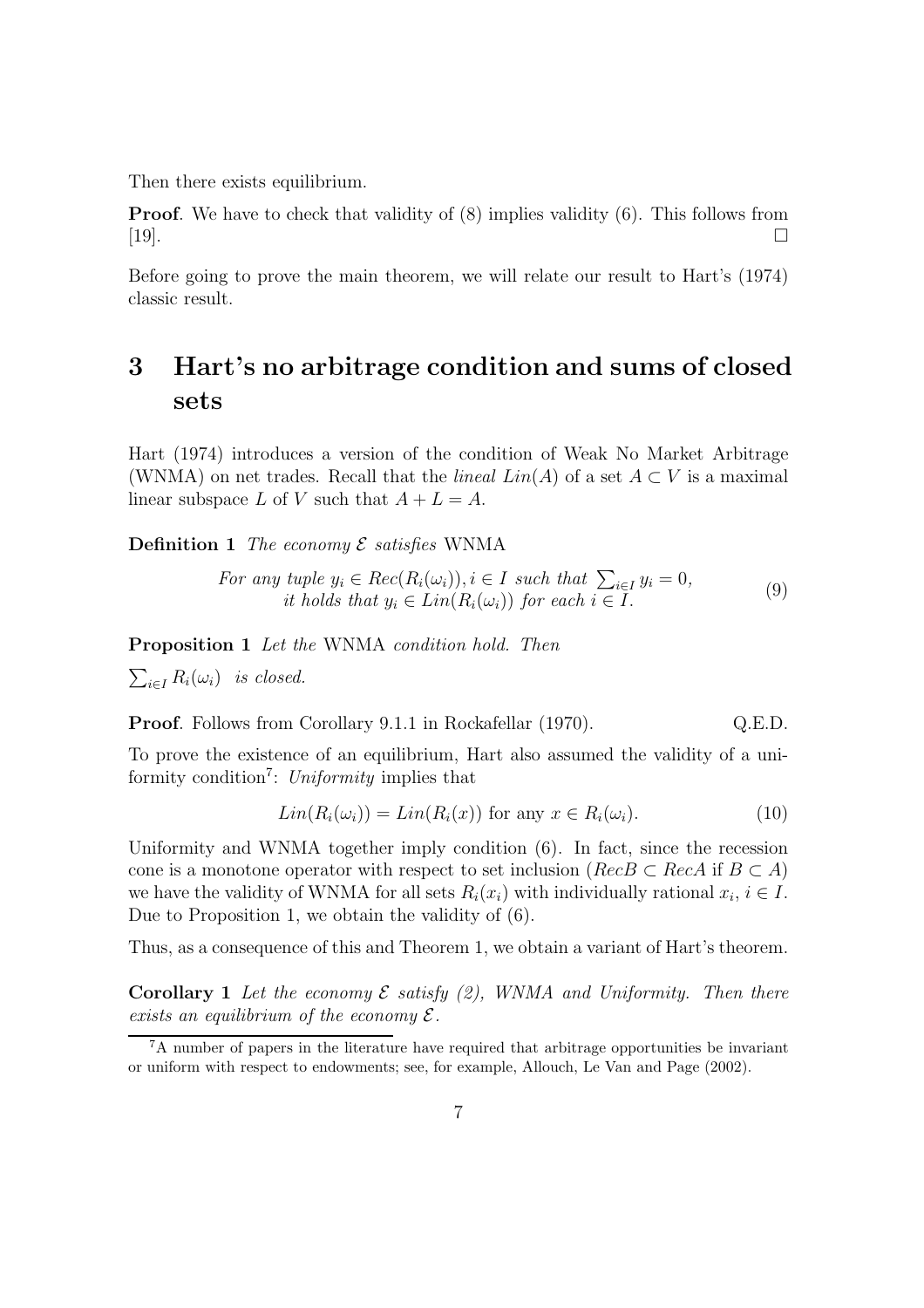#### 4 A proof of the Main Theorem

First, we define a normalized price set. For that, for each  $i \in I$ , we define a maximal cone  $\mathbf{R}_i$  with the following property:

for any  $x \in R_i(\omega_i)$ , there holds  $P_i(x) + \mathbf{R}_i \subset P_i(x)$ .

Consider the following set

$$
\mathbf{P} := \text{ a base of the cone} \{ p \in V^* \, : \, p \in \bigcap_i \mathbf{R}_i^* \}.
$$

From  $(5)$  the set **P** is a non-empty convex compact.

We define a correspondence  $f : \mathbf{P} \Rightarrow \mathbf{P}$ . For  $p \in \mathbf{P}$ ,  $f(p)$  is defined using the following auxiliary construction. Specifically, for a given price vector  $p$ , we modify the economy. In the modified economy, each agent  $i \in I$  has the same endowment  $\omega_i$ and the same consumption set  $X_i$  as in the initial economy. The modified preference relation  $R_i(p) \subset X_i \times X_i$  is defined by the following rule: pick the most preferred element  $x_i(p)$  with respect to the initial relation  $R_i$  within the budget set  $B_i(p)$  =  $\{x \in X_i : p(x) \leq p(\omega_i)\}\$ . Since  $p \in \bigcap_i \mathbf{R}_i^*$  and due to assumption (4), such an element either exists or the hyperplane  $p(x) = p(\omega_i)$  is an asymptote to some  $R_i(p)$ . Let  $\mathcal{I}_i(p) := \{x \in X_i : xI_i x_i(p)\}\$  be the indifference level passing through  $x_i(p)$  if  $x_i(p)$  exists, and let  $\mathcal{I}_i(p)$  be the indifference level  $I_i(p)$  otherwise (see Figure 2). Pick a direction  $q_i \in int(\bigcap_{x \in R_i(\omega_i)} \text{Rec}(R_i(x)))$ . Then define the indifference levels of the modified preference  $R_i(p)$  by parallel translations of  $\mathcal{I}_i(p)$  in the direction  $q_i$ .

Now let  $\alpha_i$  be such that the point  $x_i(p) - \alpha_i q_i$  belong to an indifferent level of the modified preference, which passes through the endowment  $\omega_i$  (see Picture 3).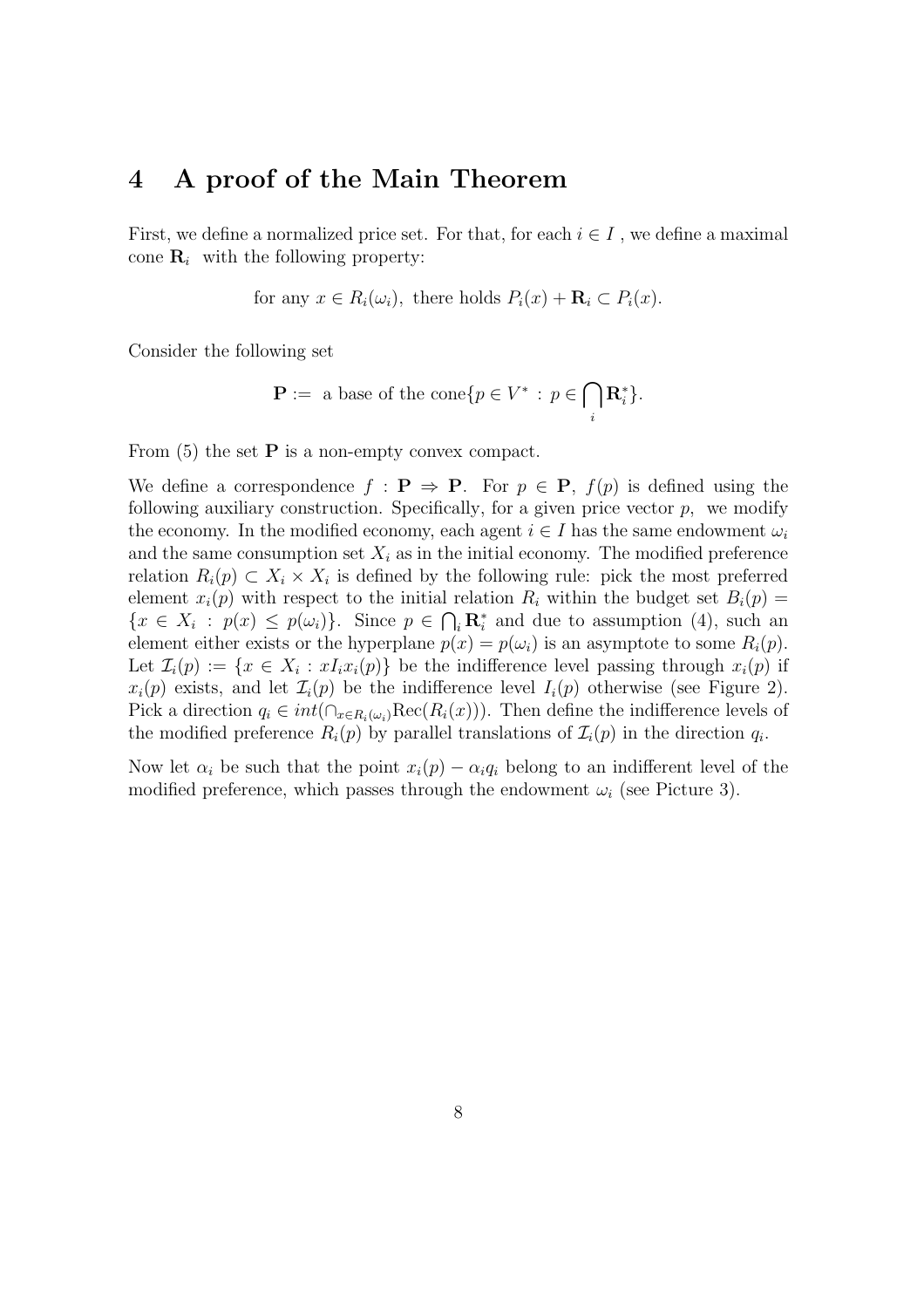

Picture 2.



Picture  $3.$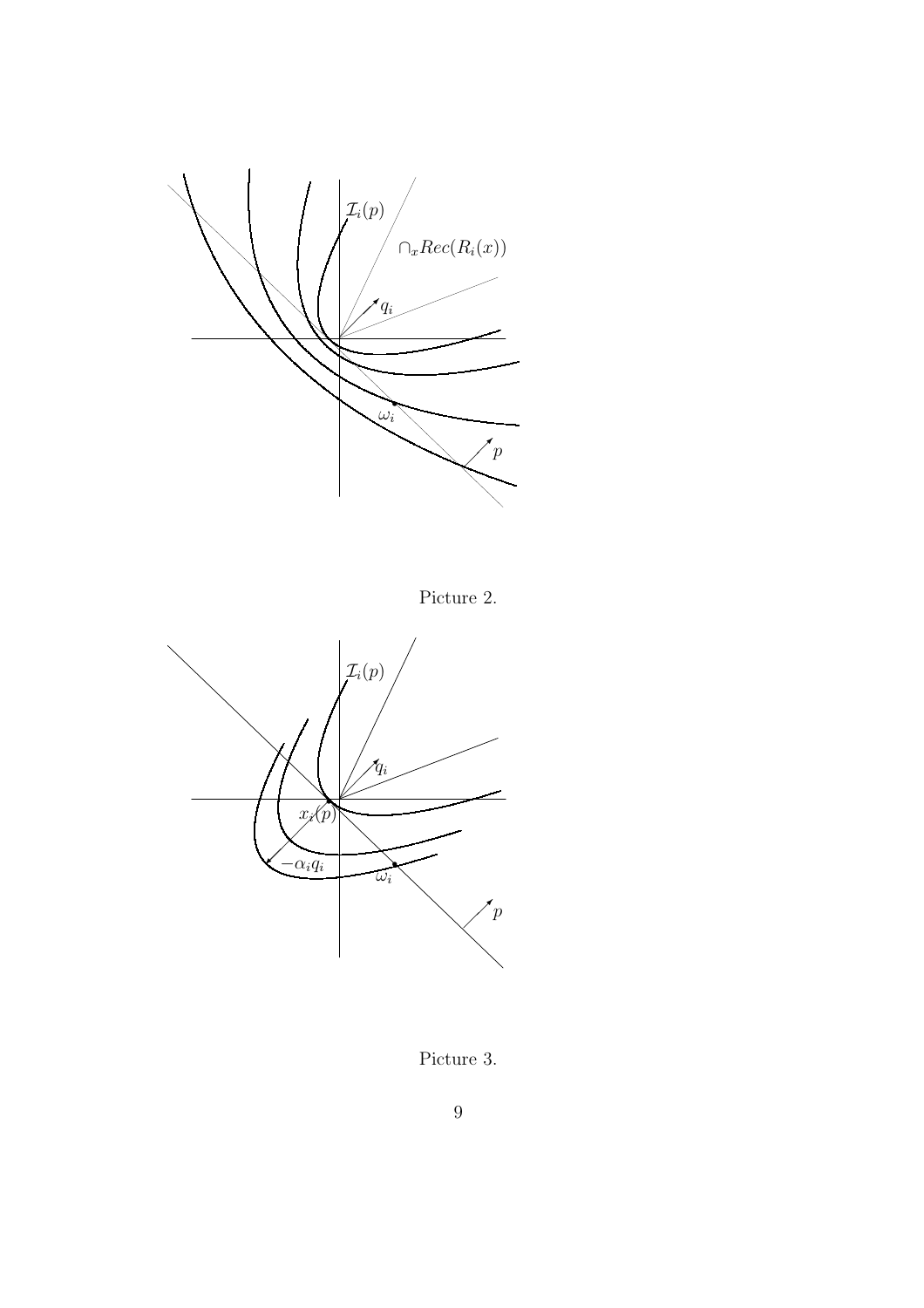Now, due to the closedness assumption (3), we can aggregate the modified preferences. That is, we define indifference levels of the aggregated preference from

$$
\sum_{i} (\mathcal{I}_i(p) + \alpha_i q_i t), \text{ if } t \in [-1, 0] \text{ and } \sum_{i} (\mathcal{I}_i(p) + q_i t), \text{ if } t \ge 0.
$$

Denote by  $\widetilde{I}(\sum_{i\in I}\omega_i)$  the modified indifference level passing through  $\sum_{i\in I}\omega_i$ . Let  $CI(\sum_{i\in I}\omega_i)$  be the convex set bounded by  $\widetilde{I}(\sum_{i\in I}\omega_i)$ . Denote by  $f(p)$  the normal cone<sup>8</sup> to  $CI(\sum_{i\in I}\omega_i)$  at  $\sum_{i\in I}\omega_i$ .

Thus, the auxiliary construction is finished, the mapping  $f(p)$  is specified, and the correspondence  $f : \mathbf{P} \Rightarrow \mathbf{P}$  is defined.

By standard arguments, the correspondence  $f : \mathbf{P} \Rightarrow \mathbf{P}$  is upper semi-continuous. Then there exists a fixed point  $p^* \in f(p^*)$ . This fixed point provides us with an equilibrium in the initial economy.  $Q.E.D.$ 

### References

- [1] Allouch, N. (2002) An equilibrium existence result with short selling. Journal of Mathematical Economics 37, 81–94.
- [2] Allouch N., C. Le Van, and F.Page. (2002) The geometry of arbitrage and the existence of competitive equilibrium, *Journal of Mathematical Economics* 38, 373–391.
- [3] Dana R.-A., C.Le Van, and F.Magnien. (1997) General equilibrium in asset markets with or without short-selling. J. of Math. Analysis and Appl. 206, 567– 588.
- [4] Dana, R.-A., C. Le Van, and F. Magnien (1999) On different notion of arbitrage and existence of equilibrium, Journal of Economic Theory 87, 169-193.
- [5] Danilov V.I. and G.A.Koshevoy. (1999) Separation of closed sets. mimeo. In Russian.
- [6] Florenzano, M. and C. Le Van (2001) Finite Dimensional Convexity and Optimization, Springer-Verlag, Berlin, Heidelberg, New York.

<sup>&</sup>lt;sup>8</sup>For  $a \in A$ , the set  $N(A, a) = \{p \in V^* : p(a - a') \ge 0$ , for all  $a' \in A\}$  denotes the normal cone of the set  $A$  at the point  $a$ .